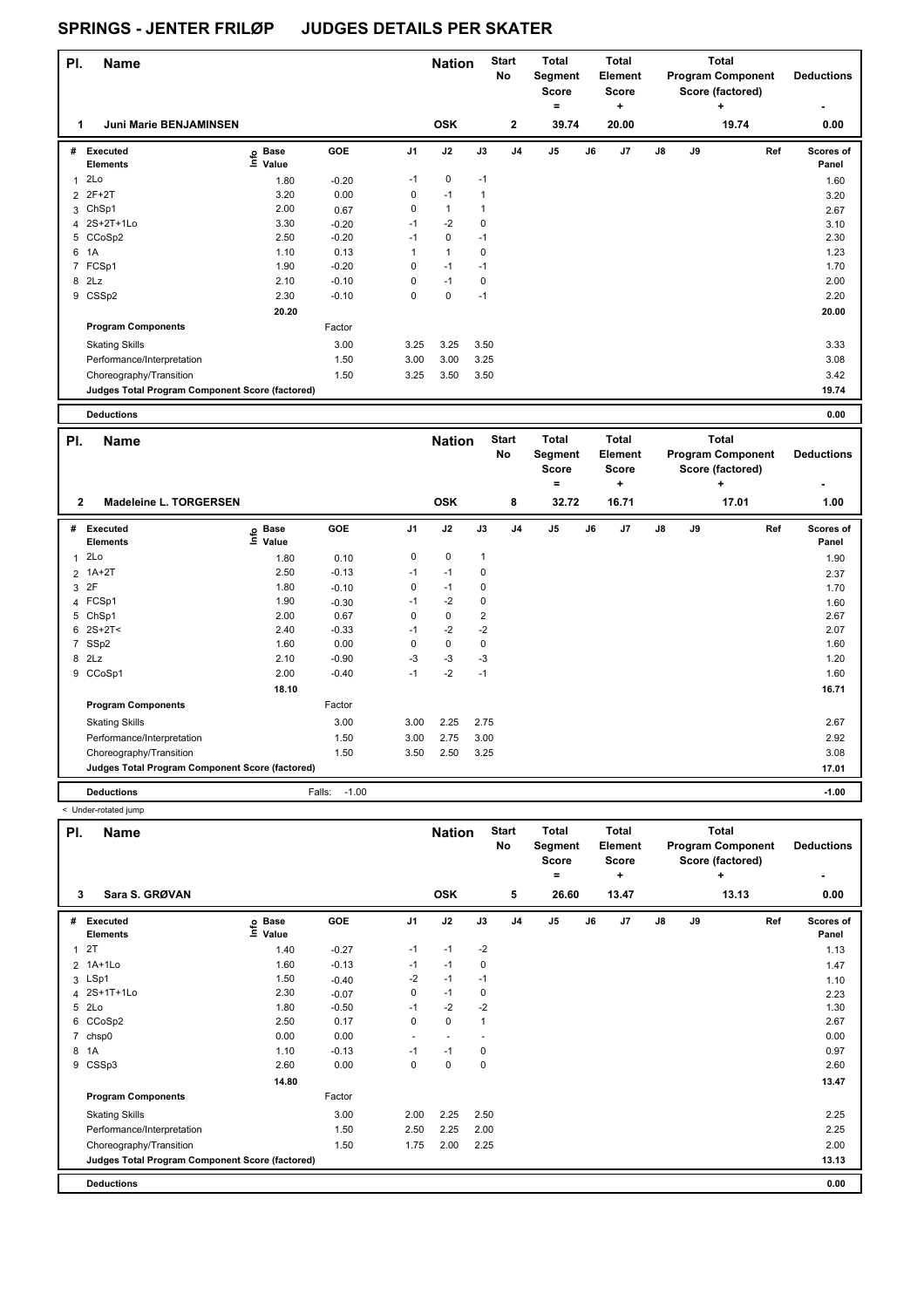| PI. | <b>Name</b>                                     |                            |                   |                | <b>Nation</b> |              | <b>Start</b><br>No | <b>Total</b><br>Segment<br><b>Score</b><br>= |    | <b>Total</b><br>Element<br><b>Score</b><br>٠ |               |    | <b>Total</b><br><b>Program Component</b><br>Score (factored)<br>٠ | <b>Deductions</b>  |
|-----|-------------------------------------------------|----------------------------|-------------------|----------------|---------------|--------------|--------------------|----------------------------------------------|----|----------------------------------------------|---------------|----|-------------------------------------------------------------------|--------------------|
| 4   | <b>Malin NORMAN</b>                             |                            |                   |                | <b>SSK</b>    |              | 11                 | 25.76                                        |    | 13.27                                        |               |    | 13.49                                                             | 1.00               |
| #   | Executed<br><b>Elements</b>                     | © Base<br>E Value<br>Value | GOE               | J <sub>1</sub> | J2            | J3           | J <sub>4</sub>     | J <sub>5</sub>                               | J6 | J7                                           | $\mathsf{J}8$ | J9 | Ref                                                               | Scores of<br>Panel |
| 1   | 1Lz+1T+1Lo                                      | 1.50                       | 0.07              | 0              | $\mathbf 0$   | $\mathbf{1}$ |                    |                                              |    |                                              |               |    |                                                                   | 1.57               |
|     | 2 1A                                            | 1.10                       | $-0.07$           | 0              | $-1$          | 0            |                    |                                              |    |                                              |               |    |                                                                   | 1.03               |
| 3   | ChSp1                                           | 2.00                       | 0.00              | 0              | 0             | 0            |                    |                                              |    |                                              |               |    |                                                                   | 2.00               |
| 4   | 2S                                              | 1.40                       | 0.00              | 0              | 0             | 0            |                    |                                              |    |                                              |               |    |                                                                   | 1.40               |
| 5   | CCSp1                                           | 2.00                       | $-0.30$           | $-1$           | $-1$          | $-1$         |                    |                                              |    |                                              |               |    |                                                                   | 1.70               |
| 6   | 2T                                              | 1.40                       | $-0.13$           | 0              | $-1$          | $-1$         |                    |                                              |    |                                              |               |    |                                                                   | 1.27               |
|     | 7 LSp1                                          | 1.50                       | $-0.10$           | $-3$           | $-3$          | 3            |                    |                                              |    |                                              |               |    |                                                                   | 1.40               |
|     | 8 1F+2T                                         | 1.90                       | $-0.27$           | $-1$           | $-1$          | $-2$         |                    |                                              |    |                                              |               |    |                                                                   | 1.63               |
| 9   | 1Lo                                             | 0.50                       | $-0.03$           | 0              | $-1$          | 0            |                    |                                              |    |                                              |               |    |                                                                   | 0.47               |
| 10  | CoSp1                                           | 1.70                       | $-0.90$           | $-3$           | $-3$          | -3           |                    |                                              |    |                                              |               |    |                                                                   | 0.80               |
|     |                                                 | 15.00                      |                   |                |               |              |                    |                                              |    |                                              |               |    |                                                                   | 13.27              |
|     | <b>Program Components</b>                       |                            | Factor            |                |               |              |                    |                                              |    |                                              |               |    |                                                                   |                    |
|     | <b>Skating Skills</b>                           |                            | 3.00              | 2.25           | 2.75          | 2.00         |                    |                                              |    |                                              |               |    |                                                                   | 2.33               |
|     | Performance/Interpretation                      |                            | 1.50              | 2.50           | 2.00          | 1.75         |                    |                                              |    |                                              |               |    |                                                                   | 2.08               |
|     | Choreography/Transition                         |                            | 1.50              | 2.25           | 2.75          | 1.75         |                    |                                              |    |                                              |               |    |                                                                   | 2.25               |
|     | Judges Total Program Component Score (factored) |                            |                   |                |               |              |                    |                                              |    |                                              |               |    |                                                                   | 13.49              |
|     | <b>Deductions</b>                               |                            | $-1.00$<br>Falls: |                |               |              |                    |                                              |    |                                              |               |    |                                                                   | $-1.00$            |

| PI. | <b>Name</b>                                     |                                                          |         |                          | <b>Nation</b> |              | <b>Start</b><br>No | <b>Total</b><br>Segment<br><b>Score</b><br>$\equiv$ |    | <b>Total</b><br><b>Element</b><br><b>Score</b><br>٠ |               |    | <b>Total</b><br><b>Program Component</b><br>Score (factored)<br>٠ | <b>Deductions</b>         |
|-----|-------------------------------------------------|----------------------------------------------------------|---------|--------------------------|---------------|--------------|--------------------|-----------------------------------------------------|----|-----------------------------------------------------|---------------|----|-------------------------------------------------------------------|---------------------------|
| 5   | <b>Marie HAAS</b>                               |                                                          |         |                          | <b>SKK</b>    |              | 1                  | 23.95                                               |    | 12.31                                               |               |    | 11.64                                                             | 0.00                      |
| #   | Executed<br><b>Elements</b>                     | <b>Base</b><br>$\mathop{\mathsf{Int}}\nolimits$<br>Value | GOE     | J <sub>1</sub>           | J2            | J3           | J <sub>4</sub>     | J <sub>5</sub>                                      | J6 | J <sub>7</sub>                                      | $\mathsf{J}8$ | J9 | Ref                                                               | <b>Scores of</b><br>Panel |
|     | $1 \t1A$                                        | 1.10                                                     | 0.00    | 0                        | $\mathbf 0$   | $\mathbf 0$  |                    |                                                     |    |                                                     |               |    |                                                                   | 1.10                      |
|     | $2$ $2Lo$                                       | 1.80                                                     | $-0.10$ | 0                        | $-1$          | 0            |                    |                                                     |    |                                                     |               |    |                                                                   | 1.70                      |
|     | 3 FSSp1                                         | 2.00                                                     | $-0.30$ | $-1$                     | $-1$          | $-1$         |                    |                                                     |    |                                                     |               |    |                                                                   | 1.70                      |
|     | 4 2S+2T+1Lo                                     | 3.30                                                     | $-0.47$ | $-2$                     | $-3$          | $-2$         |                    |                                                     |    |                                                     |               |    |                                                                   | 2.83                      |
|     | 5 CSSp1                                         | 1.90                                                     | $-0.10$ | $-1$                     | 0             | 0            |                    |                                                     |    |                                                     |               |    |                                                                   | 1.80                      |
|     | 6 chsp0                                         | 0.00                                                     | 0.00    | $\overline{\phantom{a}}$ | $\sim$        |              |                    |                                                     |    |                                                     |               |    |                                                                   | 0.00                      |
|     | 7 1A+SEQ                                        | 0.88                                                     | $-0.27$ | $-1$                     | $-2$          | $-1$         |                    |                                                     |    |                                                     |               |    |                                                                   | 0.61                      |
|     | 8 1F                                            | 0.50                                                     | 0.00    | 0                        | $\mathbf 0$   | $\mathbf 0$  |                    |                                                     |    |                                                     |               |    |                                                                   | 0.50                      |
| 9   | CCoSp1                                          | 2.00                                                     | 0.07    | 0                        | $-1$          | $\mathbf{1}$ |                    |                                                     |    |                                                     |               |    |                                                                   | 2.07                      |
|     |                                                 | 13.48                                                    |         |                          |               |              |                    |                                                     |    |                                                     |               |    |                                                                   | 12.31                     |
|     | <b>Program Components</b>                       |                                                          | Factor  |                          |               |              |                    |                                                     |    |                                                     |               |    |                                                                   |                           |
|     | <b>Skating Skills</b>                           |                                                          | 3.00    | 2.00                     | 1.75          | 2.00         |                    |                                                     |    |                                                     |               |    |                                                                   | 1.92                      |
|     | Performance/Interpretation                      |                                                          | 1.50    | 2.25                     | 2.00          | 1.75         |                    |                                                     |    |                                                     |               |    |                                                                   | 2.00                      |
|     | Choreography/Transition                         |                                                          | 1.50    | 2.00                     | 1.75          | 2.00         |                    |                                                     |    |                                                     |               |    |                                                                   | 1.92                      |
|     | Judges Total Program Component Score (factored) |                                                          |         |                          |               |              |                    |                                                     |    |                                                     |               |    |                                                                   | 11.64                     |

**Deductions 0.00**

|                | <b>Deductions</b>                               |   |                   |                   |                |                             |              |                                 |                                                       |    |                                                       |               |    |                                                                            | 0.00                      |
|----------------|-------------------------------------------------|---|-------------------|-------------------|----------------|-----------------------------|--------------|---------------------------------|-------------------------------------------------------|----|-------------------------------------------------------|---------------|----|----------------------------------------------------------------------------|---------------------------|
| PI.<br>6       | <b>Name</b><br><b>Mia NATHAN</b>                |   |                   |                   |                | <b>Nation</b><br><b>OSK</b> |              | <b>Start</b><br><b>No</b><br>12 | <b>Total</b><br>Segment<br><b>Score</b><br>۰<br>22.30 |    | <b>Total</b><br>Element<br><b>Score</b><br>÷<br>10.41 |               |    | <b>Total</b><br><b>Program Component</b><br>Score (factored)<br>÷<br>12.89 | <b>Deductions</b><br>1.00 |
| #              | <b>Executed</b><br><b>Elements</b>              |   | e Base<br>⊆ Value | GOE               | J <sub>1</sub> | J2                          | J3           | J <sub>4</sub>                  | J <sub>5</sub>                                        | J6 | J <sub>7</sub>                                        | $\mathsf{J}8$ | J9 | Ref                                                                        | Scores of<br>Panel        |
| 1              | $1 o+1 o+1 o$                                   |   | 1.50              | 0.00              | 0              | $\mathbf 0$                 | 0            |                                 |                                                       |    |                                                       |               |    |                                                                            | 1.50                      |
| $\overline{2}$ | cosp1                                           |   | 1.70              | $-0.10$           | 0              | $-1$                        | 0            |                                 |                                                       |    |                                                       |               |    |                                                                            | 1.60                      |
| 3              | $1\overline{z}$                                 | e | 0.60              | $-0.20$           | $-2$           | $-2$                        | $-2$         |                                 |                                                       |    |                                                       |               |    |                                                                            | 0.40                      |
| 4              | 1a                                              |   | 1.10              | $-0.07$           | 0              | $-1$                        | $\mathbf 0$  |                                 |                                                       |    |                                                       |               |    |                                                                            | 1.03                      |
| 5              | chsp1                                           |   | 2.00              | 0.67              | 0              | $\mathbf{1}$                | $\mathbf{1}$ |                                 |                                                       |    |                                                       |               |    |                                                                            | 2.67                      |
| 6              | Isp1                                            |   | 1.50              | $-0.30$           | $-2$           | $\mathbf 0$                 | $-1$         |                                 |                                                       |    |                                                       |               |    |                                                                            | 1.20                      |
| $\overline{7}$ | 1f                                              |   | 0.50              | $-0.03$           | 0              | $-1$                        | 0            |                                 |                                                       |    |                                                       |               |    |                                                                            | 0.47                      |
| 8              | $1a < +seq$                                     |   | 0.64              | $-0.60$           | $-3$           | $-3$                        | $-3$         |                                 |                                                       |    |                                                       |               |    |                                                                            | 0.04                      |
| 9              | cssp1                                           |   | 1.90              | $-0.40$           | $-2$           | $-1$                        | $-1$         |                                 |                                                       |    |                                                       |               |    |                                                                            | 1.50                      |
|                |                                                 |   | 11.44             |                   |                |                             |              |                                 |                                                       |    |                                                       |               |    |                                                                            | 10.41                     |
|                | <b>Program Components</b>                       |   |                   | Factor            |                |                             |              |                                 |                                                       |    |                                                       |               |    |                                                                            |                           |
|                | <b>Skating Skills</b>                           |   |                   | 3.00              | 2.00           | 2.25                        | 2.25         |                                 |                                                       |    |                                                       |               |    |                                                                            | 2.17                      |
|                | Performance/Interpretation                      |   |                   | 1.50              | 2.25           | 2.00                        | 2.00         |                                 |                                                       |    |                                                       |               |    |                                                                            | 2.08                      |
|                | Choreography/Transition                         |   |                   | 1.50              | 2.00           | 2.50                        | 2.00         |                                 |                                                       |    |                                                       |               |    |                                                                            | 2.17                      |
|                | Judges Total Program Component Score (factored) |   |                   |                   |                |                             |              |                                 |                                                       |    |                                                       |               |    |                                                                            | 12.89                     |
|                | <b>Deductions</b>                               |   |                   | $-1.00$<br>Falls: |                |                             |              |                                 |                                                       |    |                                                       |               |    |                                                                            | $-1.00$                   |

< Under-rotated jump e Jump take off with wrong edge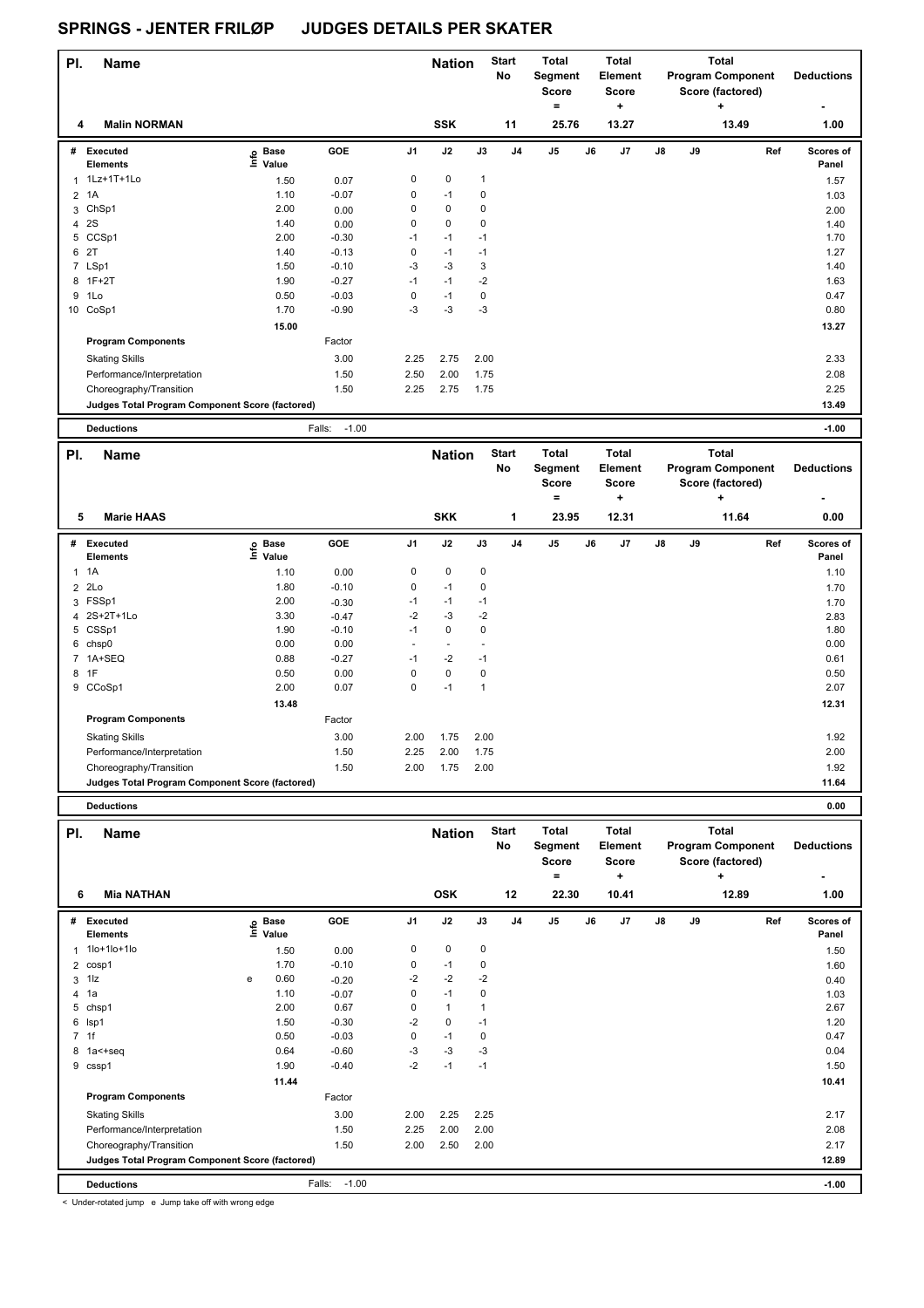| PI.<br><b>Name</b>                              |                                       |         |                | <b>Nation</b> |             | <b>Start</b><br>No | <b>Total</b><br>Segment<br><b>Score</b><br>۰ |    | Total<br>Element<br><b>Score</b><br>٠ |               |    | Total<br><b>Program Component</b><br>Score (factored)<br>٠ | <b>Deductions</b>  |
|-------------------------------------------------|---------------------------------------|---------|----------------|---------------|-------------|--------------------|----------------------------------------------|----|---------------------------------------|---------------|----|------------------------------------------------------------|--------------------|
| <b>Marthe JOHNSRUD</b><br>7                     |                                       |         |                | <b>TT</b>     |             | 6                  | 22.00                                        |    | 11.37                                 |               |    | 10.63                                                      | 0.00               |
| #<br>Executed<br><b>Elements</b>                | <b>Base</b><br>$\circ$<br>Ě.<br>Value | GOE     | J <sub>1</sub> | J2            | J3          | J <sub>4</sub>     | J <sub>5</sub>                               | J6 | J7                                    | $\mathsf{J}8$ | J9 | Ref                                                        | Scores of<br>Panel |
| $1A+1T$                                         | 1.50                                  | $-0.13$ | 0              | $-2$          | $\mathbf 0$ |                    |                                              |    |                                       |               |    |                                                            | 1.37               |
| $2$ 1Lz                                         | 0.60                                  | 0.00    | 0              | $\mathbf 0$   | 0           |                    |                                              |    |                                       |               |    |                                                            | 0.60               |
| 2S<<br>3                                        | 1.00                                  | $-0.60$ | $-3$           | $-3$          | $-3$        |                    |                                              |    |                                       |               |    |                                                            | 0.40               |
| 4 CSSp1                                         | 1.90                                  | $-0.03$ | $-1$           | $-1$          | 1           |                    |                                              |    |                                       |               |    |                                                            | 1.87               |
| 5 ChSp1                                         | 2.00                                  | $-0.17$ | $\mathbf 0$    | $-1$          | 0           |                    |                                              |    |                                       |               |    |                                                            | 1.83               |
| 6 LSp1                                          | 1.50                                  | $-0.50$ | $-2$           | $-1$          | $-2$        |                    |                                              |    |                                       |               |    |                                                            | 1.00               |
| 7 1A                                            | 1.10                                  | $-0.47$ | $-2$           | $-3$          | $-2$        |                    |                                              |    |                                       |               |    |                                                            | 0.63               |
| 8 1F+1Lo+1Lo                                    | 1.50                                  | $-0.13$ | $-1$           | $-2$          | $-1$        |                    |                                              |    |                                       |               |    |                                                            | 1.37               |
| 9 CCoSp2                                        | 2.50                                  | $-0.20$ | 0              | $-1$          | $-1$        |                    |                                              |    |                                       |               |    |                                                            | 2.30               |
|                                                 | 13.60                                 |         |                |               |             |                    |                                              |    |                                       |               |    |                                                            | 11.37              |
| <b>Program Components</b>                       |                                       | Factor  |                |               |             |                    |                                              |    |                                       |               |    |                                                            |                    |
| <b>Skating Skills</b>                           |                                       | 3.00    | 1.75           | 1.75          | 1.75        |                    |                                              |    |                                       |               |    |                                                            | 1.75               |
| Performance/Interpretation                      |                                       | 1.50    | 1.75           | 2.00          | 1.50        |                    |                                              |    |                                       |               |    |                                                            | 1.75               |
| Choreography/Transition                         |                                       | 1.50    | 1.75           | 2.25          | 1.50        |                    |                                              |    |                                       |               |    |                                                            | 1.83               |
| Judges Total Program Component Score (factored) |                                       |         |                |               |             |                    |                                              |    |                                       |               |    |                                                            | 10.63              |
| <b>Deductions</b>                               |                                       |         |                |               |             |                    |                                              |    |                                       |               |    |                                                            | 0.00               |

< Under-rotated jump

| PI. | <b>Name</b>                                     |                            |         |                | <b>Nation</b> |      | <b>Start</b><br>No | <b>Total</b><br>Segment<br><b>Score</b> |    | <b>Total</b><br>Element<br><b>Score</b> |               |    | <b>Total</b><br><b>Program Component</b><br>Score (factored) | <b>Deductions</b>  |
|-----|-------------------------------------------------|----------------------------|---------|----------------|---------------|------|--------------------|-----------------------------------------|----|-----------------------------------------|---------------|----|--------------------------------------------------------------|--------------------|
| 8   | <b>Kristine STAVA</b>                           |                            |         |                | <b>BSK</b>    |      | 9                  | $=$<br>21.68                            |    | ÷<br>11.43                              |               |    | ÷<br>10.25                                                   | 0.00               |
| #   | <b>Executed</b><br><b>Elements</b>              | e Base<br>E Value<br>Value | GOE     | J <sub>1</sub> | J2            | J3   | J <sub>4</sub>     | J <sub>5</sub>                          | J6 | J7                                      | $\mathsf{J}8$ | J9 | Ref                                                          | Scores of<br>Panel |
|     | 1 1Lz+1A+SEQ                                    | 1.36                       | $-0.40$ | $-2$           | $-2$          | $-2$ |                    |                                         |    |                                         |               |    |                                                              | 0.96               |
|     | 2 <sup>2</sup> S                                | 1.40                       | $-0.47$ | $-2$           | $-2$          | -3   |                    |                                         |    |                                         |               |    |                                                              | 0.93               |
|     | 3 FCSp1                                         | 1.90                       | $-0.80$ | -3             | $-3$          | $-2$ |                    |                                         |    |                                         |               |    |                                                              | 1.10               |
| 4   | ChSp1                                           | 2.00                       | $-0.33$ | $-1$           | $-1$          | 0    |                    |                                         |    |                                         |               |    |                                                              | 1.67               |
|     | 5 1F                                            | 0.50                       | 0.00    | 0              | 0             | 0    |                    |                                         |    |                                         |               |    |                                                              | 0.50               |
| 6   | CCoSp1                                          | 2.00                       | 0.17    | 0              | $\mathbf 0$   |      |                    |                                         |    |                                         |               |    |                                                              | 2.17               |
|     | 7 1A                                            | 1.10                       | $-0.07$ | 0              | $-1$          | 0    |                    |                                         |    |                                         |               |    |                                                              | 1.03               |
|     | 8 1F+1Lo+1Lo                                    | 1.50                       | 0.00    | 0              | $\mathbf 0$   | 0    |                    |                                         |    |                                         |               |    |                                                              | 1.50               |
|     | 9 LSp1                                          | 1.50                       | 0.07    | $-1$           | $\pmb{0}$     |      |                    |                                         |    |                                         |               |    |                                                              | 1.57               |
|     |                                                 | 13.26                      |         |                |               |      |                    |                                         |    |                                         |               |    |                                                              | 11.43              |
|     | <b>Program Components</b>                       |                            | Factor  |                |               |      |                    |                                         |    |                                         |               |    |                                                              |                    |
|     | <b>Skating Skills</b>                           |                            | 3.00    | 1.75           | 1.75          | 2.00 |                    |                                         |    |                                         |               |    |                                                              | 1.83               |
|     | Performance/Interpretation                      |                            | 1.50    | 1.50           | 1.75          | 2.00 |                    |                                         |    |                                         |               |    |                                                              | 1.75               |
|     | Choreography/Transition                         |                            | 1.50    | 1.50           | 1.25          | 1.50 |                    |                                         |    |                                         |               |    |                                                              | 1.42               |
|     | Judges Total Program Component Score (factored) |                            |         |                |               |      |                    |                                         |    |                                         |               |    |                                                              | 10.25              |
|     |                                                 |                            |         |                |               |      |                    |                                         |    |                                         |               |    |                                                              |                    |

**Deductions 0.00**

| PI. | <b>Name</b>                                     |                            |                   |                          | <b>Nation</b>            |      | <b>Start</b><br>No | <b>Total</b><br>Segment<br><b>Score</b><br>٠ |    | <b>Total</b><br>Element<br><b>Score</b> |               |    | <b>Total</b><br><b>Program Component</b><br>Score (factored) | <b>Deductions</b>  |
|-----|-------------------------------------------------|----------------------------|-------------------|--------------------------|--------------------------|------|--------------------|----------------------------------------------|----|-----------------------------------------|---------------|----|--------------------------------------------------------------|--------------------|
| 9   | <b>Andrea LAE</b>                               |                            |                   |                          | <b>OSK</b>               |      | 10                 | 20.11                                        |    | ٠<br>9.60                               |               |    | ٠<br>12.51                                                   | 2.00               |
| #   | Executed<br><b>Elements</b>                     | <b>Base</b><br>۴ů<br>Value | GOE               | J <sub>1</sub>           | J2                       | J3   | J <sub>4</sub>     | J <sub>5</sub>                               | J6 | J7                                      | $\mathsf{J}8$ | J9 | Ref                                                          | Scores of<br>Panel |
| 1   | 1Lz+1Lo+1Lo                                     | 1.60                       | 0.00              | 0                        | 0                        | 0    |                    |                                              |    |                                         |               |    |                                                              | 1.60               |
|     | 2 2S+1T                                         | 1.80                       | $-0.20$           | 0                        | $-2$                     | $-1$ |                    |                                              |    |                                         |               |    |                                                              | 1.60               |
|     | $3$ 2Lo $<<$                                    | 0.50                       | $-0.30$           | $-3$                     | $-3$                     | $-3$ |                    |                                              |    |                                         |               |    |                                                              | 0.20               |
| 4   | chsp0                                           | 0.00                       | 0.00              | $\overline{\phantom{a}}$ | $\overline{\phantom{a}}$ |      |                    |                                              |    |                                         |               |    |                                                              | 0.00               |
| 5   | FCSp1                                           | 1.90                       | $-0.20$           | $-1$                     | $-1$                     | 0    |                    |                                              |    |                                         |               |    |                                                              | 1.70               |
| 6   | 2S                                              | 1.40                       | $-0.13$           | $-1$                     | $-1$                     | 0    |                    |                                              |    |                                         |               |    |                                                              | 1.27               |
| 7   | CSSp1                                           | 1.90                       | $-0.50$           | $-1$                     | $-2$                     | $-2$ |                    |                                              |    |                                         |               |    |                                                              | 1.40               |
| 8   | 1A                                              | 1.10                       | $-0.07$           | 0                        | $-1$                     | 0    |                    |                                              |    |                                         |               |    |                                                              | 1.03               |
| 9   | CoSp1                                           | 1.70                       | $-0.90$           | $-3$                     | $-3$                     | $-3$ |                    |                                              |    |                                         |               |    |                                                              | 0.80               |
|     |                                                 | 11.90                      |                   |                          |                          |      |                    |                                              |    |                                         |               |    |                                                              | 9.60               |
|     | <b>Program Components</b>                       |                            | Factor            |                          |                          |      |                    |                                              |    |                                         |               |    |                                                              |                    |
|     | <b>Skating Skills</b>                           |                            | 3.00              | 2.00                     | 2.25                     | 2.25 |                    |                                              |    |                                         |               |    |                                                              | 2.17               |
|     | Performance/Interpretation                      |                            | 1.50              | 2.25                     | 1.75                     | 2.00 |                    |                                              |    |                                         |               |    |                                                              | 2.00               |
|     | Choreography/Transition                         |                            | 1.50              | 2.00                     | 2.00                     | 2.00 |                    |                                              |    |                                         |               |    |                                                              | 2.00               |
|     | Judges Total Program Component Score (factored) |                            |                   |                          |                          |      |                    |                                              |    |                                         |               |    |                                                              | 12.51              |
|     | <b>Deductions</b>                               |                            | $-2.00$<br>Falls: |                          |                          |      |                    |                                              |    |                                         |               |    |                                                              | $-2.00$            |

<< Downgraded jump